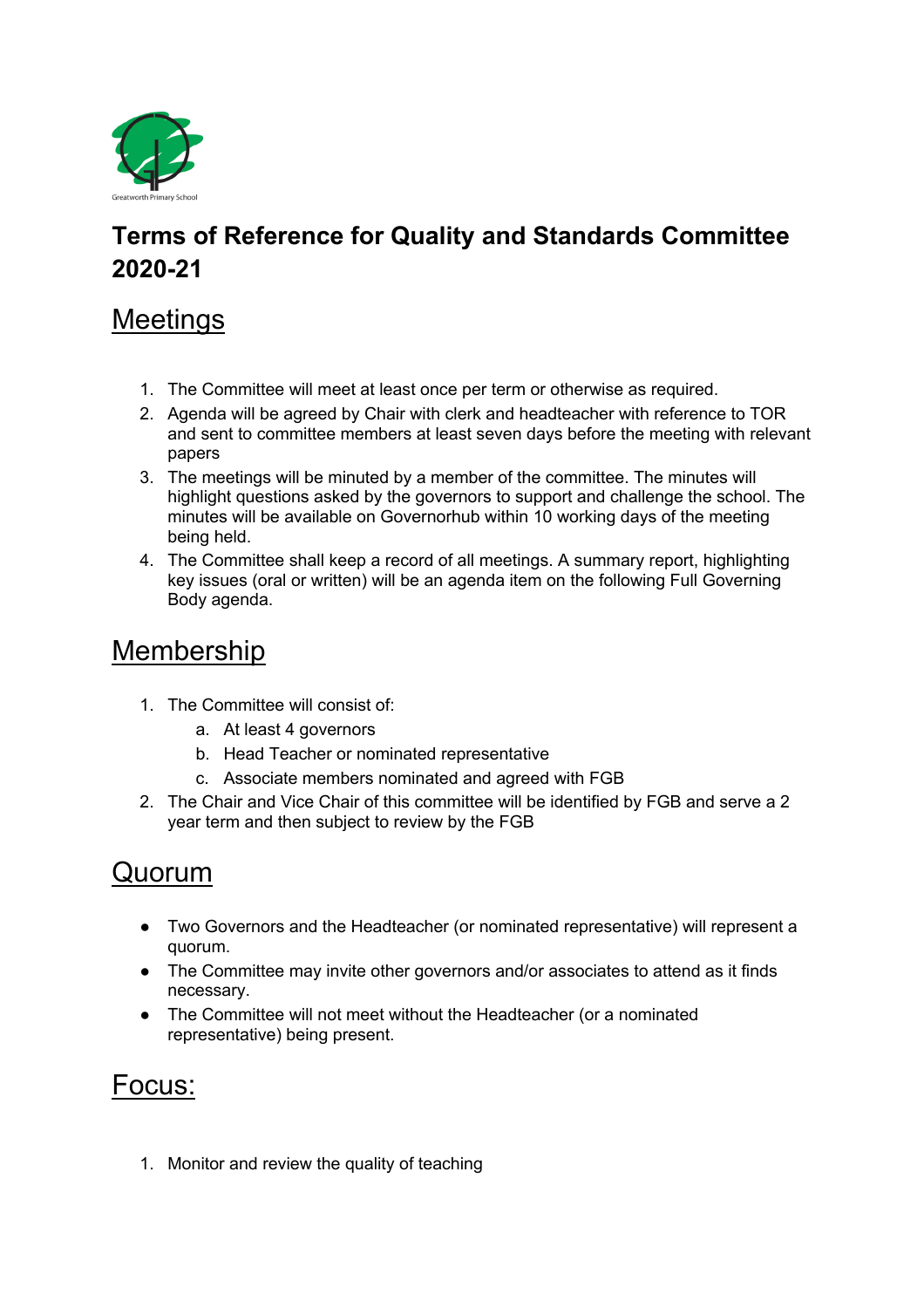- 2. Monitor and review the quality of classroom support
- 3. Monitor and review the appropriateness of provision of continual professional development to support teachers, teaching staff, administrative staff and others employed by the school
- 4. Monitor and review school provision for the assessment and tracking of pupil progress
- 5. Monitor and review pupil progress and attainment:
	- On a termly and annual basis according to phase/class
	- Of specific groups such as those who are the 'Most Able', 'Pupil Premium', SEND, EAL, LAC, by ethnicity and gender
	- By comparing school performance to national benchmarks (RAISEonline, Dashboard, FFT) and similar schools
	- By identifying trends over time (normally 3 years)
- 6. Report to Pay and Performance Committee on:
	- Quality of teaching and teaching assistant in support of pupil learning
	- Pupil progress and attainment to inform pay awards
- 7. Monitor and review the breadth and balance of the school's curriculum
- 8. Ensure school curriculum addresses the expectations of relevant National Curriculum requirements
- 9. Monitor and review the contribution and impact of partnership and collaborative working on the school's development
- 10. The Committee shall review the terms of reference on an annual basis
- 11. Ensure school website is provided with appropriate text for:
	- Pupil premium funding, funding allocation and impact
	- Sport and PE funding, funding allocation and impact

### Key statutory requirements and school policies to be monitored and reviewed by the Q and S Committee:

- TOR for Q and S Committee
- Admissions Policy
- Child Protection and Safeguarding Policy
- Curriculum Policy
- EYFS Policy
- Handwriting Policy
- Homework Policy
- Inclusion and SEN policy
- Marking and Feedback Policy
- Physical Education Policy
- Teaching and learning Policy
- E- Safety and Responsible Internet Use Policy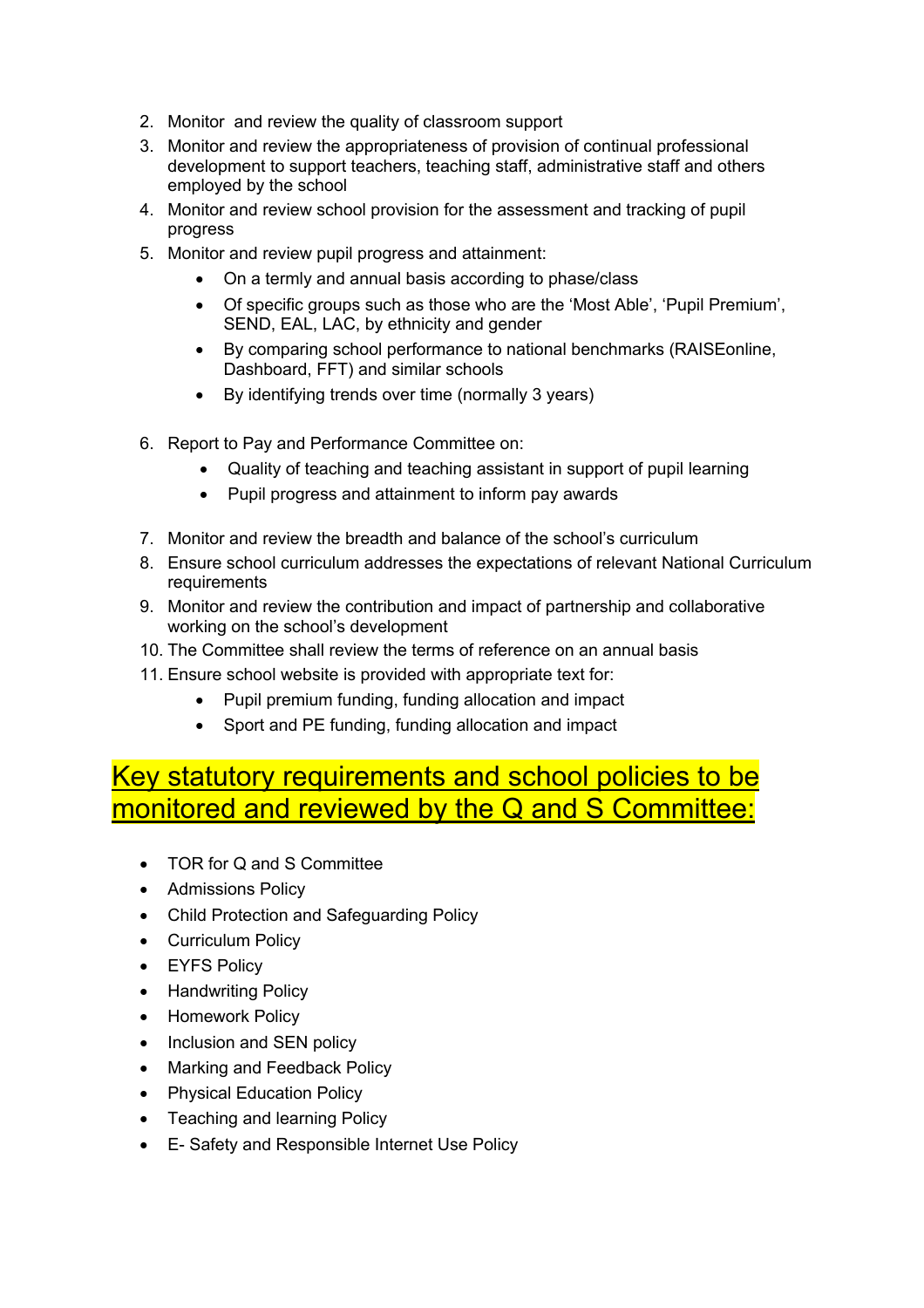# **Standing items**

- Monitoring quality of teaching
- Monitoring quality of teaching assistants and other adult support for learning
- Pupil progress and attainment

## Lead Governors reporting to the S and Q Committee

- Lead Governor for Literacy
- Lead Governor for SEN
- Lead Governor for Maths
- Lead Governor for Safeguarding

# Key Questions for governors to support and challenge the school

### **Monitor and review the quality of teaching**

- What number and/or % of teaching is 'good'?
- What number and/or percentage of teaching is 'outstanding'?
- What number and/or % of teaching is less than 'good'?
- Are actions being undertaken to address teaching that is less than 'good'?
- How are senior leadership judgements about the quality of teaching verified?
- What criteria are used to judge the quality of teaching?

### **Monitor and review the quality of classroom support**

- Is all TA support at least good/outstanding?
- Is an TA support less than good? Is this being addressed? How?
- How are the TAs supported in developing their skills?
- How are the TAs being deployed and why?

### **Monitor and review the appropriateness of provision of continual professional development**

- How does the school support teacher and other staff CPD?
- What impact does CPD have on the school and on staff?
- How are teachers judged 'good' supported to develop 'outstanding' aspects of their teaching?
- How does the school develop leadership at all levels?
- Are we involved in teacher training partnerships? What is the value and risks?

### **Monitor and review school provision for the assessment and tracking of pupil**